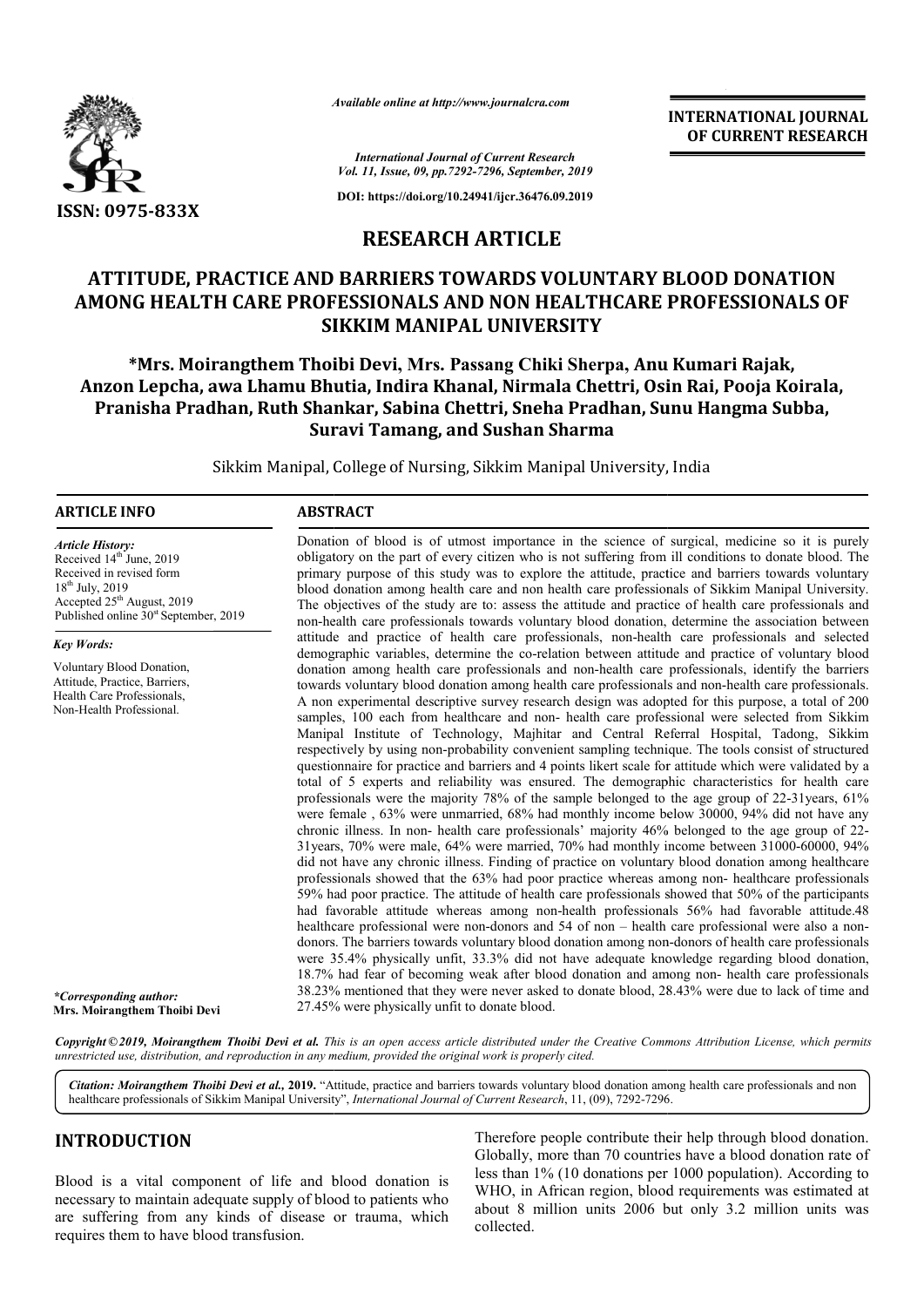South- East Asia accounts for about 25% of the world's population, but collects only 9% of the worlds blood supply 7 million units a year compared with an estimated requirement for total of 15 million units (WHO reports, 2006). Voluntary blood donors are the cornerstone of a safe and adequate supply of blood. The safest blood donors are voluntary, non – remunerated blood donors from low risk population. Blood donation is one of the most significant contributions that a person can make towards the society. Donated blood can be life saving for individuals with large amount of blood loss due to natural and manmade disaster, accidents, surgeries, hematological disorders, malignancies etc (Annual Report 2010-2011). According to World Health Organization, it is estimated that anemia contributes to 20% of all maternal deaths and according to Global Road Safety Report 2015, India accounts for an estimated 207,551 deaths because of road accidents which signifies the requirement of large amount of blood in the hospitals and clinics. Unavailability of blood may cost lives. Hence, importance of blood donation is tremendous. This is the greatest gift one can give to fellow human being.

According to Indian Red Cross Society, only 88 million units of blood are collected annually while the need is for 150 million units for  $6,910$  million world population<sup>5</sup> and according to NACO, 2011; every two seconds someone needs blood and in India during 2010-2011, 10 million units of safe blood required for transfusion services, out of which only 8.01 million units were collected (Towards 100% Voluntary Blood Donation: A Global Framework for Action). Sikkim is a state situated in northeast India having a population of 6, 10,577(as per census of 2011) with only three blood donation centers. So there should be availability for sufficient blood to cater to every individual's safety. But inadequacy of sufficient blood unit is a problem in Sikkim (Javadzadeh, 2006). There should be enough blood units in a blood bank available for everybody′s requirement. But non-availability of sufficient blood units is a problem in Sikkim. The hospitals rely on the relatives of a patient to donate the necessary blood, as there are not enough voluntary blood donations to help the needy patients. The blood is donated maximum on the replacement basis. Blood banks keep their pressure on doctors, nurses and the relatives of the patient and urge them to send replacement donors to maintain their stock. The voluntary blood donation system in the state of Sikkim is only 15 % (Manikandan, 2013). A study on behavior disparities towards blood donation was conducted in Sikkim among general population. Out of 300 respondents, 38 respondents (12.7%) had donated blood while 262 respondents (87.3%) had never donated blood (Agravat Amit, 2014). The objectives of the study are to assess the attitude and practice of health care professionals and nonhealth care professionals towards voluntary blood donation, determine the association between attitude and practice of health care professionals, non-health care professionals and selected demographic variables, determine the co-relation between attitude and practice of voluntary blood donation among health care professionals and non-health care professionals. identify the barriers towards voluntary blood donation among health care professionals and non-health care professionals. The hypothesis was tested at the 0.05 level of significance.

**H1:** There is a significant association between attitude and practice among health care professionals and non-health care professionals

**H2:** There is a significant association between attitude, practice and barriers with the selected demographic variables.

## **MATERIALS AND METHODS**

The tool was given for validation to 5 experts i.e., Department of Pathology, Department of Medicine and Medical-Surgical Nursing of Sikkim Manipal Institute of Medical Science, Sikkim Manipal University. Reliability of the tool for attitude was established by using Cronbach's alpha method  $( r=0.98)$ and the reliability of the tool for practice and barrier was established by intra-rater reliability ( $r=0.85$ )

## **RESULTS**

The data given in Table 1. indicates that among 100 health care professionals 78% belongs to the age group of 22-31 years,12% belong to the age group of 32-41years ,7% belong to the age group of 42-51years,3% belong to the age group of 52-61 years, 61% were female and 39% were male, 63% were unmarried and 37% were married, 73% were resident of Sikkim and 27% were non-resident of Sikkim, 66%were Hindu,22% were buddhist,10% were Christian and 2% were muslim,  $68\%$  had monthly income  $\leq 30,000,18\%$  had 31,000 to 60,000,13% had 61,000\_90,000 and 1% had monthly income of  $\geq$ 91,000, 73% had 1-5 years of working experience,16% had 6-10 years of experience, 2% had 11-15 years of experience and 9% had  $\geq 16$  years of experience, 94% did not have any chronic illness and 6% were having chronic illness, 98% were aware of their blood group and 2% were unaware of their blood group.

The data given in Table.2 indicates among 100 non healthcare professionals 46% belongs to the age group of 22-31 years42% belong to the age group of 32-41 years of age group,10% belong to the age group of 42-51 years,and 2% belong to the age group of 52-61 years, 70% were male and 30% were femle, 64% were married and 36% were unmarried, 68% were non resident of Sikkim and 32% were resident of Sikkim, 88%were Hindu,6% were Buddhist,4% were muslim and 2% were Christian, 70% had monthly income between 31,000 - 60,000,17% had 61-90,000 monthly income,7% had ≤30,000 monthly income and 6% had  $\geq 91,000$ , 40% had 1-5 years of working experience,39% had 6-10 years of experience,12% had 11-15 years of experience and 9% had  $\geq$  16 years of experience, 94% did not have any chronic illness and 6% had chronic illness, 100% were aware of their blood group. Data presented in table 9. shows the obtained chi square value for chronic illness(19.35) df(1) which was significant at 0.05 level of significance hence the research hypothesis for chronic illness accepted whereas age  $(0.113)$  df $(3)$ , gender  $(0.935)$ df(1), marital status(0.45) df (1), abode (0.031) df(1), monthly income (5.527) df(3),years of experience (7.03) df (3) ,was not significant at  $0.05$  level of significance, hence the research hypothesis  $H<sub>2</sub>$  for age, gender, marital status, abode, monthly income and years of experience was rejected and null hypothesis  $H_0$  was accepted. Data presented in table 10. shows the obtained chi square value for age (3,61) df(3), gender (0.07) df (1), marital status(0.087) df (1),abode (0.087) df(1) ,chronic illness(2.34) df(1), awareness of blood group (0.147) df (1)was not significant at 0.05 level of significance, hence the research hypothesis  $H_2$  for age, gender, marital status, abode ,chronic illness, awareness of blood group was rejected and null hypothesis  $H_0$  was accepted.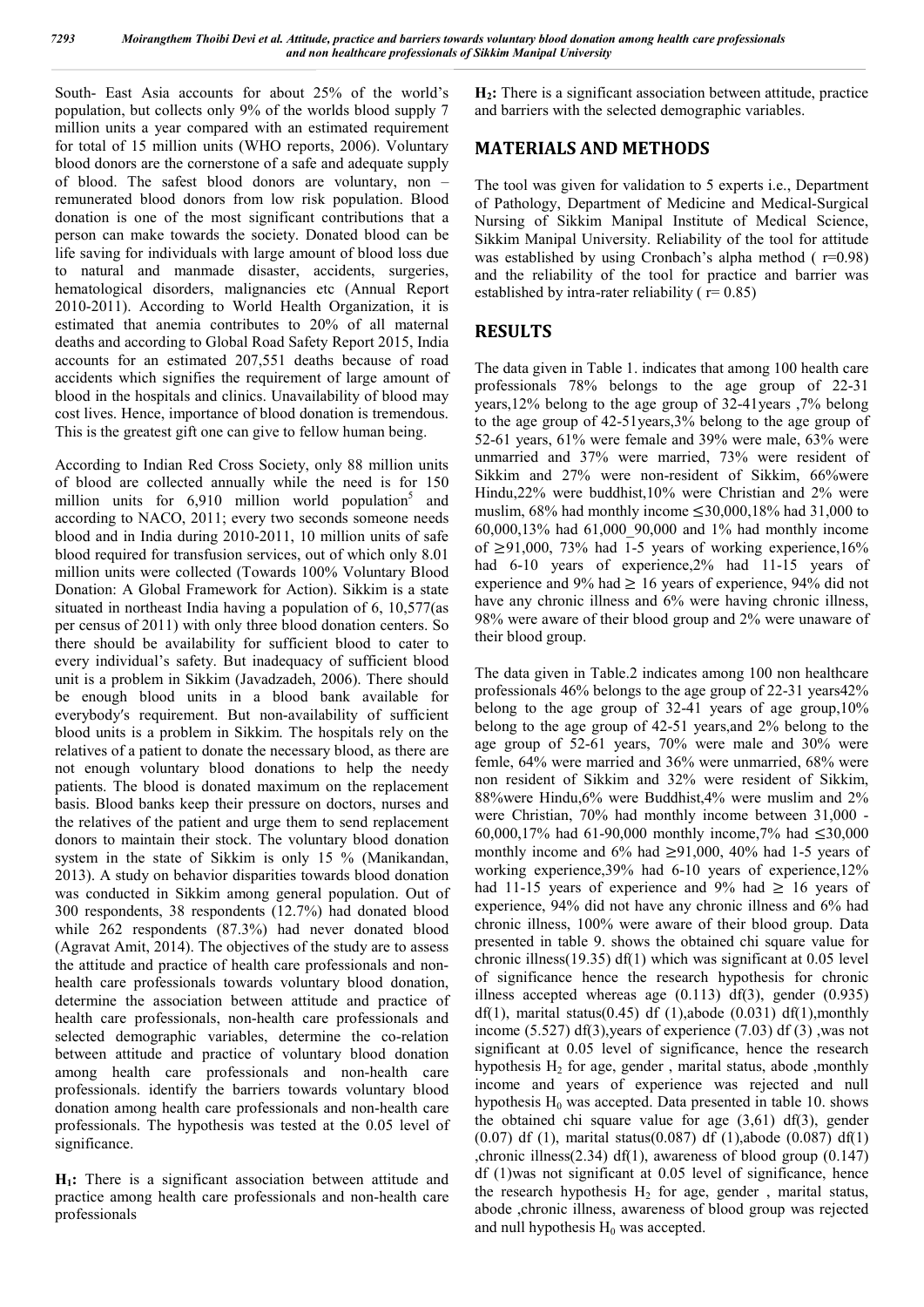#### **Table 1. Description of tools for data collection**

| Slno. | Variable    | Tool                            | <b>Components/variables</b>                                               | <b>Technique</b>                    |
|-------|-------------|---------------------------------|---------------------------------------------------------------------------|-------------------------------------|
|       | Demographic | <b>Structured Questionnaire</b> | Age, gender, marital status, religion, profession, monthly income, abode, |                                     |
|       | proforma    |                                 | years of experience, disease condition, blood group                       | Paper and pen test (self-reporting) |
|       | Practice    | Structured questionnaire        | Frequency of blood donation, reason for blood donation,                   | Paper and pen test (self-reporting) |
|       | Attitude    | Likert 4 point scale            | Benefits of blood donation, motivation for blood donation                 | Paper and pen test (self-reporting) |
|       | Barrier     | Self-administered               | Physical barrier, cultural barrier, psychological barrier, social barrier | Paper and pen test (self-reporting) |
|       |             | structured questionnaire        |                                                                           |                                     |

|  |  |  |  | Table 1. Findings related to the personal profile of health care professionals |  |
|--|--|--|--|--------------------------------------------------------------------------------|--|
|  |  |  |  |                                                                                |  |

|                |                          |                               |                 | $n=100$         |
|----------------|--------------------------|-------------------------------|-----------------|-----------------|
| Sl.no.         |                          | Demographic variables         | Frequency       | Percentage (%)  |
| 1              | Age                      |                               |                 |                 |
|                |                          | 22-31 yrs                     | 78              | 78              |
|                |                          | 32-41 yrs                     | $\overline{12}$ | $\overline{12}$ |
|                |                          | $42-51$ yrs                   | $\overline{7}$  | $\overline{7}$  |
|                |                          | 52-61 yrs                     | $\overline{3}$  | $\overline{3}$  |
| 2              | Gender                   |                               |                 |                 |
|                |                          | Male                          | 39              | 39              |
|                |                          | Female                        | 61              | 61              |
| 3              | Marital status           |                               |                 |                 |
|                |                          | Married                       | $\overline{37}$ | $\overline{37}$ |
|                |                          | Unmarried                     | 63              | 63              |
| $\overline{4}$ | Abode                    |                               |                 |                 |
|                |                          | Resident of Sikkim            | 73              | 73              |
|                |                          | Non-resident of Sikkim        | $\overline{27}$ | $\overline{27}$ |
| 5              | Religion                 |                               |                 |                 |
|                |                          | <b>Buddhist</b>               | $\overline{22}$ | 22              |
|                |                          | Christianity                  | 10              | 10              |
|                |                          | Hinduism                      | 66              | 66              |
| 6              | Profession               |                               |                 |                 |
|                |                          | Healthcare professional       | 100             | 100             |
|                |                          | Non health care professionals | $\theta$        | $\overline{0}$  |
| $\tau$         | Monthly income           |                               |                 |                 |
|                |                          | $\leq 30,000$                 | $\overline{68}$ | 68              |
|                |                          | 31,000-60,000                 | 18              | 18              |
|                |                          | 61,000-90,000                 | $\overline{13}$ | 13              |
|                |                          | $\geq 91,000$                 | $\mathbf{1}$    | $\mathbf{1}$    |
| 8              | Years of experience      |                               |                 |                 |
|                |                          | $1-5yrs$                      | 73              | 73              |
|                |                          | $6-10$ yrs                    | 16              | 16              |
|                |                          | $11-15$ yrs                   | $\overline{2}$  | $\overline{2}$  |
|                |                          | $\geq 16$ yrs                 | $\overline{9}$  | $\overline{9}$  |
| 9              | Any chronic illness      | Yes                           | 6               | 6               |
|                |                          | $\overline{No}$               | 94              | 94              |
| 10.            | Awareness of blood group |                               |                 |                 |
|                |                          | Yes                           | 98              | 98              |
|                |                          |                               |                 |                 |

Data presented in table 11, shows the obtained chi square value for abode  $(5,0976)$  df  $(1)$  and years of experience  $(10.37)df(3)$ was significant at 0.05 level of significance hence the research hypothesis  $H<sub>2</sub>$  for abode and years of experience was accepted whereas the obtained chi square value for age (0.265) df(3), marital status(0.018) df (1),monthly income (5.127)  $df(3)$ , chronic illness $(2.60)df(1)$ , was not significant at 0.05 level of significance, hence the research hypothesis  $H_1$  for age, marital status, monthly income, chronic illness was rejected and null hypothesis  $H_0$  was accepted. Table no 12 : depicts that among 48 healthcare professionals non donors 50% were never asked to donate blood,35.4% were physically unfit to donate blood, 33.3% did not have adequate knowledge about blood donation 27% mentioned lack of time,18.7% had fear of becoming weak after blood donation, 16.6% mentioned lack of approach by responsible authorities ,14.5 % feared that the health workers might take too much blood,8.3% were afraid of needle prick,6.2% feared that the donated blood might get sold ,4.16% did not trust health care workers with regards to maintenance of sterility, 4.16% mentioned socio cultural taboos,4.11%mentioned lack of easy access to donation center, 2% mentioned the process to be long and boring, 2% mentioned that they did not receive blood when they needed, 2% were afraid of getting their blood tested.

Table 13, depicts that among 54 non health care professionals non donors,29.61% mentioned lack of time,29.61% feared of becoming weak after blood donation,29.6% were afraid of needle prick,27.7% mentioned that they were never asked to donate blood,24 % did not trust the health care workers with regards to the maintenance of sterility,20.3% were physically unfit to donate blood,14.8% feared that the donated blood might get sold,12.9% mentioned lack of easy access to donation centre,11.11% feared that the health workers might take too much blood,11.1% did not have adequate knowledge about blood donation,9.2% mentioned lack of approach by responsible authorities, 3.7% did not receive blood when they needed,3.7% mentioned that the process is long and boring

### **DISCUSSION**

The findings of the present study shows that the practice of health care professionals towards voluntary blood donation is low (non-donors=63%) which is equivalent with the findings of the study of D. Bantayehu where the results showed that 522 (67.4%) of the health care providers had never donated blood. The findings of present study showed that 41 (41%) of the non-health care professionals had poor practice and 59 (59%) of them had good practice.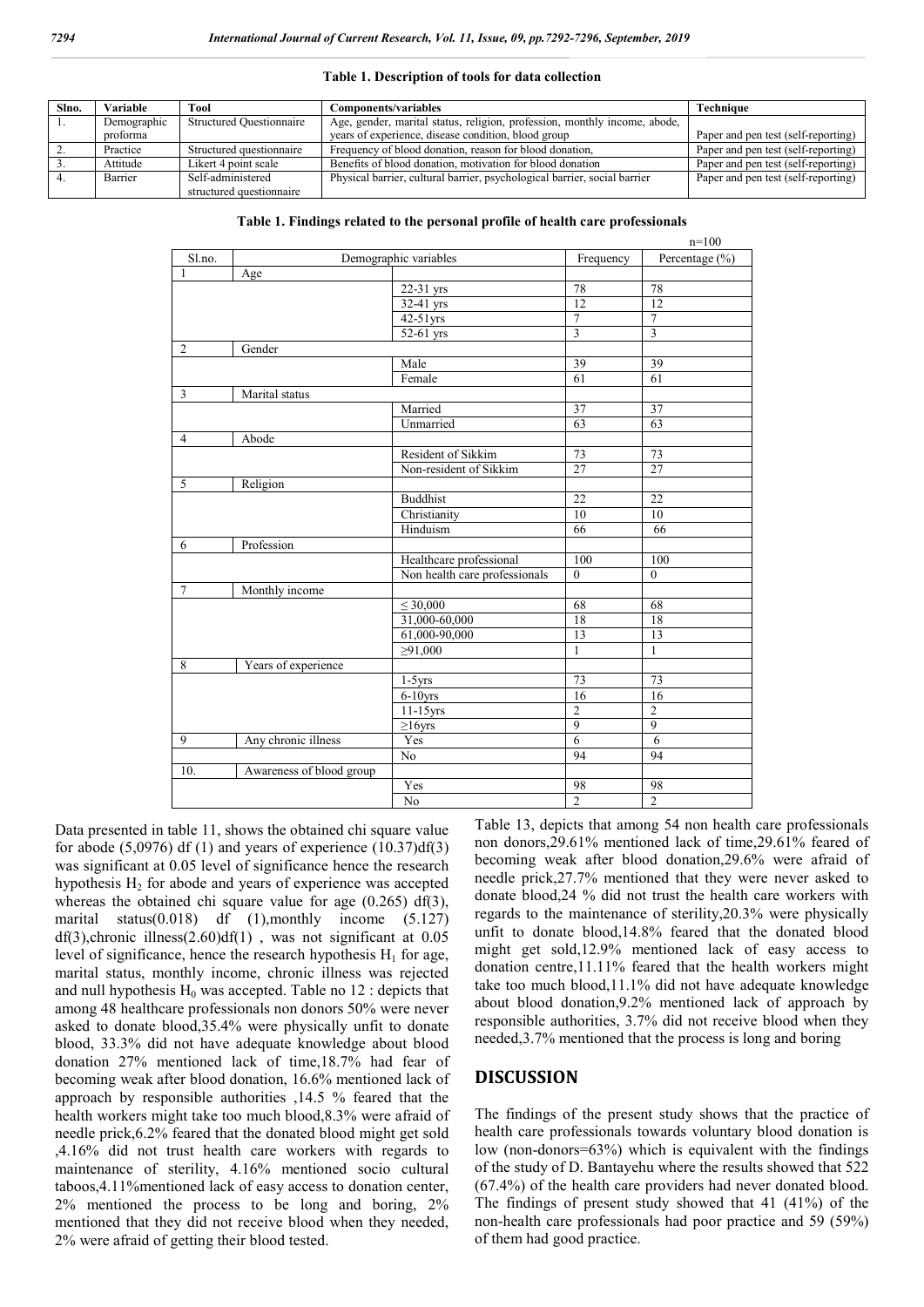#### **Table 2. Frequency and percentage distribution of demographic variables for non-health care professionals n=100**

| S.no.          | Demographic variables         | F                       | $\frac{0}{0}$  |
|----------------|-------------------------------|-------------------------|----------------|
| 1              | Age                           |                         |                |
|                | 22-31 yrs                     | 46                      | 46             |
|                | $32-41$ yrs                   | 42                      | 42             |
|                | $42-51$ yrs                   | 10                      | 10             |
|                | 52-61 yrs                     | $\overline{2}$          | $\overline{2}$ |
| $\overline{c}$ | Gender                        |                         |                |
|                | Male                          | 70                      | 70             |
|                | Female                        | $\overline{30}$         | 30             |
| 3              | Marital status                |                         |                |
|                | Married                       | 64                      | 64             |
|                | Unmarried                     | 36                      | 36             |
| 4              | Abode                         |                         |                |
|                | Resident of Sikkim            | 32                      | 32             |
|                | Non resident of Sikkim        | 68                      | 68             |
| 5              | Religion                      |                         |                |
|                | <b>Buddhist</b>               | 6                       | 6              |
|                | Christianity                  | $\overline{2}$          | $\overline{2}$ |
|                | Hinduism                      | 88                      | 88             |
|                | Muslim                        | $\overline{\mathbf{4}}$ | $\overline{4}$ |
| 6              | Profession                    |                         |                |
|                | Health care professional      | $\theta$                | $\theta$       |
|                | Non health care professionals | 100                     | 100            |
| $\overline{7}$ | Monthly income                |                         |                |
|                | $\leq 30,000$                 | 7                       | 7              |
|                | 31,000-60,000                 | 70                      | 70             |
|                | 61,000-90,000                 | 17                      | 17             |
|                | $\geq 91,000$                 | 6                       | 6              |
| 8              | Years of experience           |                         |                |
|                | $1-5$ yrs                     | 40                      | 40             |
|                | $6-10$ yrs                    | 39                      | 39             |
|                | $11-15$ yrs                   | 12                      | 12             |
|                | $\geq$ 16yrs                  | 9                       | 9              |
| 9              | Any chronic illness           |                         |                |
|                | Yes                           | 6                       | 6              |
|                | N <sub>0</sub>                | 94                      | 94             |
| 10             | Awareness of blood group      |                         |                |
|                | Yes                           | 100                     | 100            |
|                | N <sub>0</sub>                | $\theta$                | $\overline{0}$ |

**Table 3. Findings related to frequency and percentage distribution of attitude among non-health care professionals n=100**

| Sl. no           | <b>Attitude</b>      | <b>Score</b> |    | $\frac{0}{0}$ |
|------------------|----------------------|--------------|----|---------------|
|                  | Favorable attitude   | >45          | 56 | 56            |
| $\overline{2}$ . | Unfavorable attitude | ≤45          | 44 | 44            |
|                  |                      |              |    |               |

**Table 4. Findings related to frequency and percentage distribution of practice among health care professionals n=100**

| Sl. no | <b>Practice</b> | <b>Score</b> |    | $\frac{9}{6}$ |
|--------|-----------------|--------------|----|---------------|
|        | Good practice   | >4           | 37 |               |
| ŋ.     | Poor practice   | ≤4           | 63 | 63            |

**Table 5. Findings related to frequency and percentage distribution of practice among non-health care professional n=100**

| Sl. no | Practice      | Score    |    |    | $\%$ |
|--------|---------------|----------|----|----|------|
|        | Good practice | >4       |    |    |      |
|        | Poor practice | $\leq$ 4 | 59 | 59 |      |

#### **Table 6. Co-relation between attitude and practice among the health care professional n=100**

| Sl. no | <b>Variables</b> | r value | <b>Remarks</b>                  |
|--------|------------------|---------|---------------------------------|
|        | Practice         |         |                                 |
|        |                  | 0.018   | Moderately positive co-relation |
|        | Attitude         |         |                                 |

#### **Table 7. Co-relation between attitude and practice among nonhealth care professional n=100**

| <b>Variables</b> | r value | <b>Remarks</b>                  |
|------------------|---------|---------------------------------|
| Praetice 0.017   |         | Moderately positive co-relation |
| Attitude         |         |                                 |

#### **Table 8. Chi square for association between attitude and selected demographic variables of non-health care professionals**

| Sl  | Demographic     | Median   |        |   | $df\chi^2$ | Table | P value |
|-----|-----------------|----------|--------|---|------------|-------|---------|
| no  | variables       | Below    | Above  |   |            | value |         |
|     |                 | median   | median |   |            |       |         |
|     |                 | $<$ 45.5 | >45.5  |   |            |       |         |
| 1.  | Age             | 48       | 52     | 3 | 0.113      | 7.82  | < 0.05  |
| 2   | Gender          | 40       | 60     | 1 | 0.935      | 3.84  | < 0.05  |
| 3.  | Marital status  | 48       | 52     | 1 | 0.45       | 3.84  | < 0.05  |
| 4   | Abode           | 43       | 57     | 1 | 0.031      | 3.84  | < 0.05  |
| 5.  | Religion        | 42       | 58     | 3 |            |       | NA      |
| 6.  | Profession      | 43       | 57     | l |            |       | NA      |
| 7.  | Monthly         | 56       | 44     | 3 | 5.527      | 7.82  | < 0.05  |
|     | income          |          |        |   |            |       |         |
| 8.  | Years of        | 47       | 53     | 3 | 7.03       | 7.82  | < 0.05  |
|     | experience      |          |        |   |            |       |         |
| 9.  | Chronic illness | 36       | 64     | 1 | 19.35      | 3.84  | >0.05   |
| 10. | Awareness of    | 43       | 57     | 1 |            |       | NA      |
|     | blood group     |          |        |   |            |       |         |

#### **Table 9. Chi square for association between attitude and selected demographic variables of non-health care professionals**

| Sl             | Demographic     | Median   |        | df v |       | Table | P value |
|----------------|-----------------|----------|--------|------|-------|-------|---------|
| no             | variables       | Below    | Above  |      |       | value |         |
|                |                 | median   | median |      |       |       |         |
|                |                 | $<$ 45.5 | >45.5  |      |       |       |         |
| 1.             | Age             | 48       | 52     | 3    | 0.113 | 7.82  | < 0.05  |
| $\overline{c}$ | Gender          | 40       | 60     | 1    | 0.935 | 3.84  | < 0.05  |
| 3.             | Marital status  | 48       | 52     |      | 0.45  | 3.84  | < 0.05  |
| 4              | Abode           | 43       | 57     | 1    | 0.031 | 3.84  | < 0.05  |
| 5.             | Religion        | 42       | 58     | 3    |       |       | NA      |
| 6.             | Profession      | 43       | 57     | 1    |       |       | NA      |
| 7.             | Monthly         | 56       | 44     | 3    | 5.527 | 7.82  | < 0.05  |
|                | income          |          |        |      |       |       |         |
| 8.             | Years of        | 47       | 53     | 3    | 7.03  | 7.82  | < 0.05  |
|                | experience      |          |        |      |       |       |         |
| 9.             | Chronic illness | 36       | 64     | 1    | 19.35 | 3.84  | >0.05   |
| 10.            | Awareness of    | 43       | 57     | 1    |       |       | NA      |
|                | blood group     |          |        |      |       |       |         |

#### **Table 10. Chi square for association between practice and selected demographic variables of health care professionals**

| Sl. | Demographic            | Median   |        | df | Chi    |       | Table P value |
|-----|------------------------|----------|--------|----|--------|-------|---------------|
| no  | variables              | Below    | Above  |    | square | Value |               |
|     |                        | median   | median |    |        |       |               |
|     |                        | $\leq$ 4 | >4     |    |        |       |               |
|     |                        |          |        |    |        |       |               |
| 1.  | Age                    | 53       | 47     | 13 | 3.61   | 7.82  | < 0.05        |
| 2.  | Gender                 | 54       | 46     |    | 0.07   | 3.84  | < 0.05        |
| 3.  | Marital status         | 52       | 48     |    | 0.087  | 3.84  | < 0.05        |
| 4.  | Abode                  | 46       | 54     |    | 0.087  | 3.84  | < 0.05        |
| 5.  | Religion               | 45       | 55     | 3  |        |       | NA            |
| 6.  | Profession             | 54       | 46     |    |        |       | NA            |
| 7.  | Monthly income         | 42       | 58     | 3  |        |       | NA            |
| 8.  | Years of experience 52 |          | 48     | 3  |        |       | NA            |
| 9.  | Chronic illness        | 43       | 47     |    | 2.34   | 3.84  | < 0.05        |
| 10. | Awareness of blood 44  |          | 46     | 1  | 0.147  | 3.84  | < 0.05        |
|     | group                  |          |        |    |        |       |               |